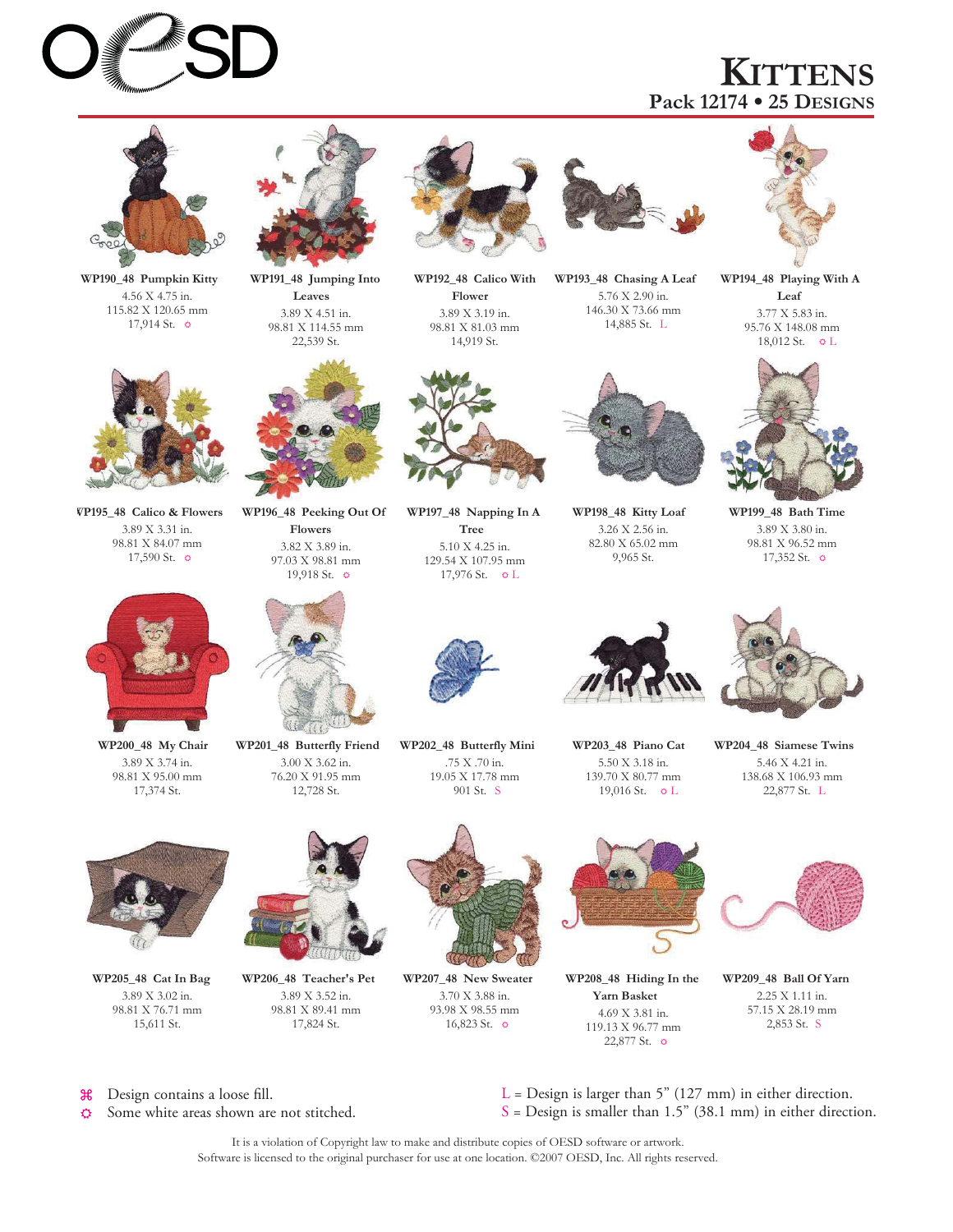

**PAGE 2 OF 4**

# **KITTENS 25 DESIGNS Pack 12174**



**WP210\_48 Yawn & Stretch** 3.32 X 3.62 in. 84.33 X 91.95 mm 12,883 St.



**WP211\_48 Quilt Kitty** 4.56 X 3.89 in. 115.82 X 98.81 mm 20,847 St.



**WP212\_48 Paw Print** 1.11 X 1.19 in. 28.19 X 30.23 mm 1,267 St. S







**WP214\_48 I Love Cats** 3.86 X 1.02 in. 98.04 X 25.91 mm 1,164 St.  $\circ$  S

Design contains a loose fill.  $\mathcal{H}$ 

 $\breve{\mathbf{C}}$ Some white areas shown are not stitched. L = Design is larger than 5" (127 mm) in either direction.  $S =$  Design is smaller than 1.5" (38.1 mm) in either direction.

It is a violation of Copyright law to make and distribute copies of OESD software or artwork. Software is licensed to the original purchaser for use at one location. ©2007 OESD, Inc. All rights reserved.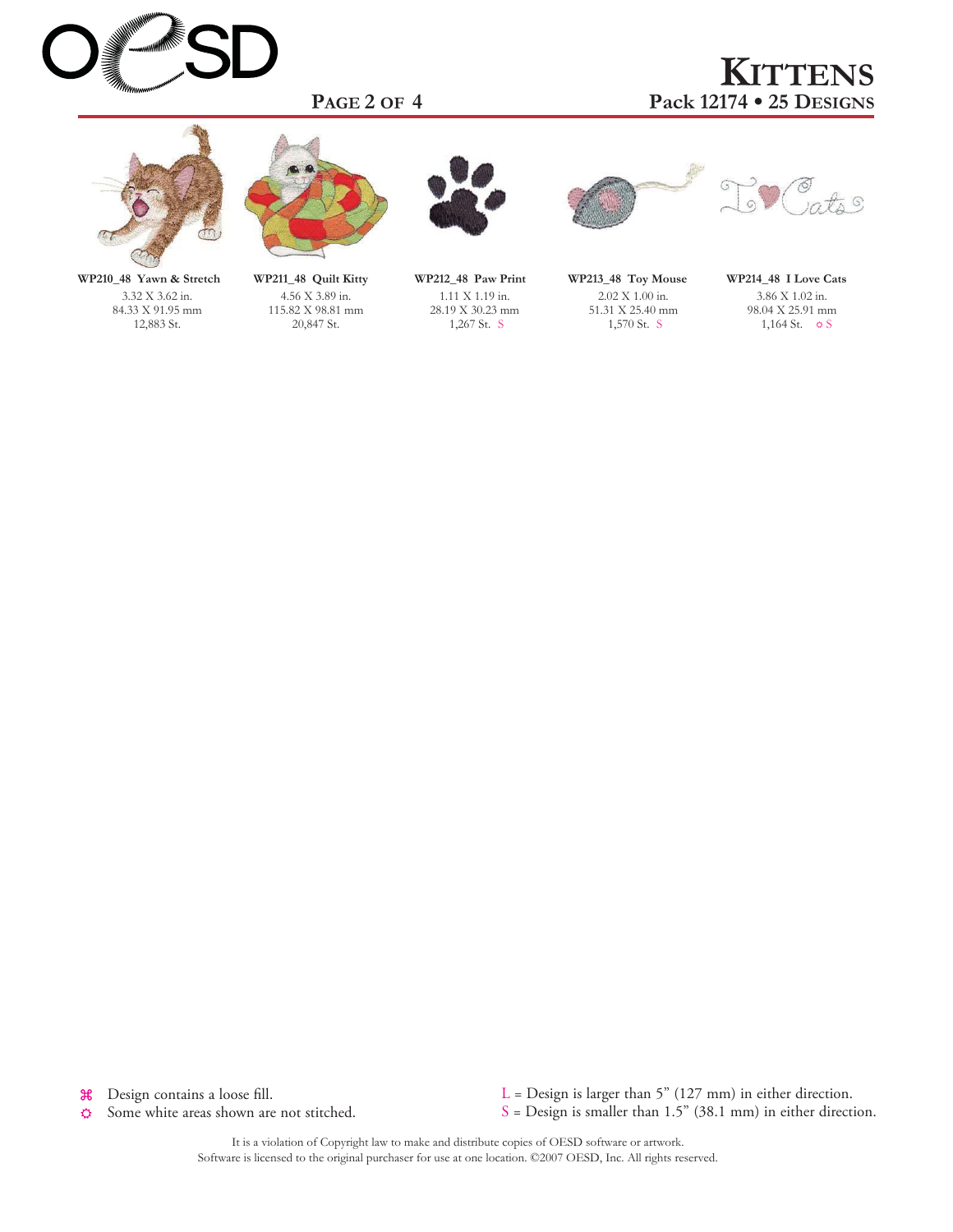

# **PAGE 3 OF 4**

# **KITTENS**<br>12174 • 25 DESIGNS **12174 25 DESIGNS**

Listings below indicate color sample, stitching order and suggested thread color number, Yenmet or YLI Variegated threads.

#### **Kitty WP190\_48 Pumpkin**

| <b>NIUV</b>                   |  |
|-------------------------------|--|
|                               |  |
| 2. Pumpkin Shading &          |  |
| Outlines0931                  |  |
|                               |  |
| 4. Leaf Outlines & Vines 5664 |  |
|                               |  |
|                               |  |
|                               |  |
| 8. Fur Highlights 4073        |  |
| 9. Fur Medium Shading 4174    |  |
| 10. Eye Highlight 0101        |  |
| 11. Fur Dark Shading 0020     |  |
|                               |  |
|                               |  |

| WP191_48 Jumping             |  |
|------------------------------|--|
| <b>Into Leaves</b>           |  |
| 1055.  1055. Leaf Background |  |
| 2. Light Leaves 5822         |  |
| 3. Dark Leaves 1252          |  |
|                              |  |
| <b>5. Medium Leaves 1600</b> |  |
| 6. Mouth2051                 |  |
| 7. Mouth Shading 2241        |  |
| 8. Ears & Tongue 1755        |  |
| — 9. Fur………………………… 0142      |  |
| 10. Fur Shading 0131         |  |
|                              |  |
| 12. Fur Dark Shading 0111    |  |
| 13. Light Fur Shading 0124   |  |
|                              |  |
| 15. Whiskers 0672            |  |
| ■ 16. Eyes0132               |  |

| WP192 48 Calico With           |
|--------------------------------|
| Flower                         |
|                                |
| 2. Medium Fur 0832             |
| 3. Medium Fur Shading 0941     |
|                                |
| 5. Light Fur 0101              |
| 6. Light Fur Shading &         |
| Outlines0142                   |
| 7. Eye & Dark Fur Shading 0020 |
| 8. Leaf & Stem 5822            |
| 9. Flower0713                  |
|                                |
| 11. Nose & Paws 1840           |

| WP193_48 Chasing A         |      |
|----------------------------|------|
| Leaf                       |      |
|                            |      |
|                            |      |
| <b>3. Eye</b>              | 0622 |
|                            |      |
| 5. Fur Medium Shading 0722 |      |
| 6. Dark Shading 1874       |      |
|                            |      |
|                            |      |
|                            |      |
| 10. Light Leaf Shading0704 |      |
| 11. Medium Leaf Shading    |      |
| & Outlines 0922            |      |
| 12. Dark Leaf Shading &    |      |
| Outlines1334               |      |

| WP194 48 Playing              |  |
|-------------------------------|--|
| With A Leaf                   |  |
|                               |  |
|                               |  |
| 3. Mouth2241                  |  |
| 4. Mouth Shading 2152         |  |
|                               |  |
| 6. Light Fur Shading 0124     |  |
|                               |  |
| 8. Fur Medium Shading 0651    |  |
| 9. Fur Dark Shading 0832      |  |
| <b>10. Eyes4174</b>           |  |
|                               |  |
|                               |  |
|                               |  |
| <b>14. Nose 14. Nose 1840</b> |  |
|                               |  |

### **WP195\_48 Calico &**

**Flowers**

| 1100 CD                        |  |
|--------------------------------|--|
| 1. Large Flowers 0221          |  |
|                                |  |
|                                |  |
| 4. Dark Fur0132                |  |
|                                |  |
| 6. Medium Fur 0832             |  |
| 7. Medium Fur Light            |  |
| Shading0851                    |  |
| 8. Medium Fur Dark             |  |
| Shading0941                    |  |
| 9. Light Fur Shading 0124      |  |
| 10. Light Fur Dark             |  |
| Shading0142                    |  |
| 11. Dark Fur Light             |  |
| Shading4073                    |  |
| 12. Dark Fur Dark Shading 0020 |  |
|                                |  |
| 14. Leaves, Grass, &           |  |
| Stems5822                      |  |
| <b>■ 15. Dark Grass 5633</b>   |  |
| 16. Small Flowers 1332         |  |
| 17. Large Flower Stamens 0853  |  |
| 18. Small Flower Stamens, 0713 |  |
|                                |  |

#### **WP200\_48 My Chair**

| 1. Chair Legs 0853         |
|----------------------------|
| 2. Chair Leg Shading &     |
| Outlines0945               |
|                            |
| 4. Chair Shading &         |
| Outlines1913               |
|                            |
|                            |
| 7. Fur Medium Shading 1140 |
| 8. Fur Dark Shading &      |
| Outlines1123               |
|                            |
|                            |

# $\overline{Of}$  Flowers

| UITUWEIS                     |  |
|------------------------------|--|
|                              |  |
|                              |  |
| 3. Fur 0101                  |  |
|                              |  |
| 5633 Leaf Shading & Outlines |  |
| 6. Sunflowers 0221           |  |
| 7. Fur Light Shading 0124    |  |
| 8. Sunflower Stamens 0853    |  |
| 9. Sunflower Stamens         |  |
| Shading0463                  |  |
| 10. Fur Dark Shading 0142    |  |
| 11. Small Flowers 2830       |  |
|                              |  |
|                              |  |
| 1220 14. Medium Flowers 1220 |  |
| 15. Small & Medium           |  |
| Stamens0520                  |  |
|                              |  |

### **WP196\_48 Peeking Out WP197\_48 Napping In**

| A Tree                    |  |
|---------------------------|--|
| 1. Dark Leaves 5833       |  |
| 2. Light Leaves 5822      |  |
|                           |  |
|                           |  |
|                           |  |
|                           |  |
| 7. Fur Shading 0941       |  |
| 8. Light Fur Shading 0870 |  |
|                           |  |
|                           |  |
| 11. Light Shading &       |  |
| Outlines0124              |  |
| 12. Branch Shading 0945   |  |

## **WP198\_48 Kitty Loaf**

| 5. Fur Dark Shading 0111 |  |
|--------------------------|--|
| 6. Eye Highlights0101    |  |
|                          |  |
|                          |  |
|                          |  |
|                          |  |

### **WP199\_48 Bath Time**

| <b>1. Leaves &amp; Stems</b> 5633 |  |
|-----------------------------------|--|
| 2. Light Flowers 3640             |  |
| 3. Dark Flowers 3641              |  |
|                                   |  |
| 5. Light Fur 0870                 |  |
| 6. Light Fur Shading 0861         |  |
|                                   |  |
| 8. Nose & Tongue 1840             |  |
| 9. Dark Fur Shading &             |  |
| Outlines0776                      |  |
|                                   |  |
|                                   |  |
|                                   |  |
|                                   |  |

## **WP201\_48 Butterfly**

| Friend                           |  |
|----------------------------------|--|
|                                  |  |
|                                  |  |
|                                  |  |
| 4. Dark Fur0651                  |  |
| 5. Light Fur Shading 0142        |  |
|                                  |  |
|                                  |  |
|                                  |  |
| <b>9. Butterfly Shading</b> 3641 |  |
| 10. Butterfly Body &             |  |
| Outlines3710                     |  |
| 111. Dark Fur Shading 0832       |  |

#### **WP202\_48 Butterfly**

| Mini                |  |
|---------------------|--|
| 1. Butterfly 3761   |  |
| 2. Butterfly Medium |  |

| Shading3641               |  |
|---------------------------|--|
| 3. Butterfly Dark Shading |  |
| & Outlines3710            |  |

#### **WP203\_48 Piano Cat**

| WIZUJ TO ITAHU CAU        |  |
|---------------------------|--|
|                           |  |
|                           |  |
| 3. Key Outlines 0142      |  |
| 4. Key Shading 0124       |  |
|                           |  |
| 6. Fur Shading 4174       |  |
| 7. Fur Dark Shading & Key |  |
| Outlines0020              |  |
|                           |  |
|                           |  |
|                           |  |

#### **WP204\_48 Siamese**

| Twins                      |  |
|----------------------------|--|
|                            |  |
|                            |  |
|                            |  |
| 4. Fur Shading 0861        |  |
| 5. Fur Medium Shading 0862 |  |
| 6. Fur Dark Shading &      |  |
| Outlines0776               |  |
|                            |  |
|                            |  |
|                            |  |